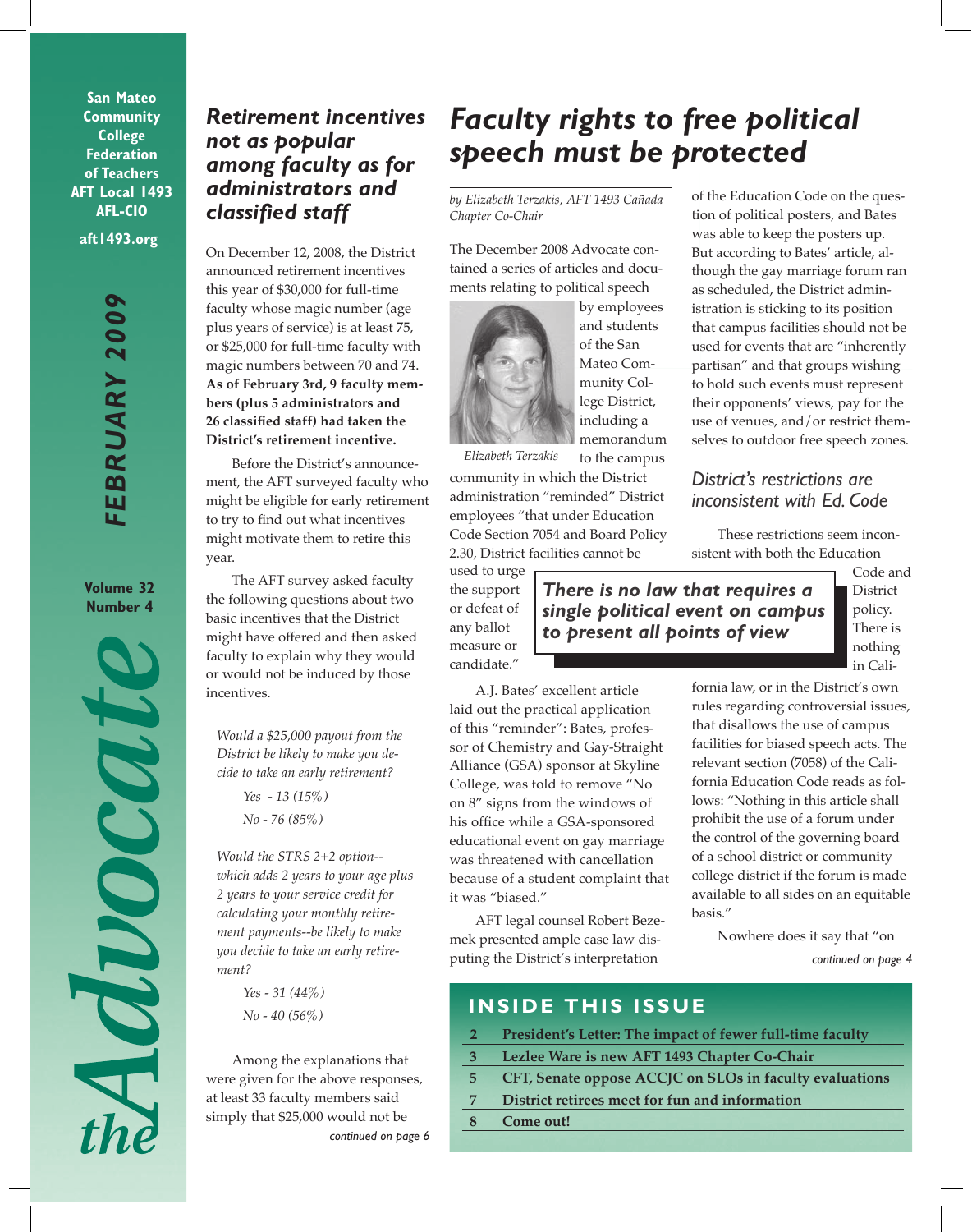*FEBRUARY 2009*

FEBRUARY 2009

**San Mateo Community College Federation of Teachers AFT Local 1493, AFL-CIO** 1700 W. Hillsdale Blvd. San Mateo, CA 94402 (650) 574-6491 aft1493.org

**Editor**  Eric Brenner, Skyline, x4177

**Editorial Board** Eric Brenner, Skyline, x4177 Dan Kaplan, x6491

**President**  Monica Malamud, Cañada, x3442

**Co-Vice Presidents** Katharine Harer, Skyline, x4412 Teeka James, CSM, x6390

**Secretary** Anne Stafford, CSM, x6348

**Treasurer** Dave Danielson, CSM, x6376

#### **Chapter Co-Chairs**

Chip Chandler, Skyline, x4286 Nina Floro, Skyline, x4414 Yaping Li, CSM, x6338 Anne Stafford, CSM, x6348 Elizabeth Terzakis, Cañada, x3327 Lezlee Ware, Cañada, x3441

#### **Executive Committee Reps.**

Karen Olesen, Cañada, x3415 Ron Brown, CSM, x6691 Alma Cervantes, Skyline, x4368

#### **Part-timer Reps.**

Victoria Clinton, Cañada, x3392 Sandi Raeber, CSM, x6665 Dietra Prater Slack, Sky., x7301x19216

#### **Grievance Officers**

Chip Chandler, Skyline, x4286 Nina Floro, Skyline, x4414 Ron Brown, CSM, x6691

**Chief Negotiator** Joaquin Rivera, Skyline, x4159

 $\bigoplus_i \bigoplus_j \mathbb{Z}$ 

**Executive Secretary** Dan Kaplan, x6491 kaplan@smccd.edu

#### *PRESIDENT'S LETTER*

## *Budget reductions to lead to fewer full-time faculty; How will this affect the rest of us?*

*by Monica Malamud, AFT 1493 President*

There is no doubt that our district is feeling the effects of the current economic situation and the state budget. And, in



particular, we faculty are being greatly affected too.

For the current academic year, we had negotiated that faculty sala-

ries would be increased by the amount of state funded COLA (Cost of Living Adjustment). This seemed like a reasonable agreement for the fourth year of a fouryear contract, one that would allow us to keep up with cost of living increases. But although the statutory COLA has increased by over 5%, we have not received a salary increase since the state is not funding COLA in its budget.

Our colleges have been asked to come up with budget scenarios that will accommodate budget reductions of 3%, 5%, 7% and 10%. It is extremely difficult to trim any further expenses from a budget that is already very lean. At Cañada College, for example, 97% of its Fund 1 (General Fund) is committed to salaries. How can significant budget reductions be accomplished without affecting personnel?

#### *Retirement incentives working*

One strategy that the District has devised is the Retirement and Voluntary Separation Incentives package. It seems that it has proven to be successful in its goal of reducing personnel: Harry Joel, Vice-Chancellor for Human Resources and Employee Relations, announced on January 28th that the district is limiting this offer to the first 45 employees that contact him, in spite of the original deadline of March 31st.

Between faculty taking advantage of the Retirement and Voluntary Separation Incentives and severe limitations on new hires, there will be a net loss of faculty in our district. The effects of this net loss will be felt by both the district and the faculty. Will our district still be able to comply with the 50% law (which requires that 50% of expenses be for instructional salaries)? Will the district still be able to meet its FON (Faculty Obligation Number) for fall 2009? Or will we end up paying fines to the state for non-compliance?

#### *With fewer full-timers, how will all the work get done?*

As for the effect of reductions in the number of full-time faculty members, the colleges can simply continue to offer the same courses by assigning them to parttimers. Although on the surface it may appear that there is no impact to faculty and the colleges, it is naive to believe that the institutions, programs and faculty will not be affected. With fewer full-time faculty members, how will we be able to guarantee that every necessary committee has adequate faculty representation? How will the on-going processes of course and program development and review be completed? With the ratio of part-timers vs. full-timers going in the wrong direction, it gets increasingly difficult to mentor and evaluate part-time faculty. Many departments already have one or no full-time faculty!

Another cost-saving strategy is the reduction of funding for faculty coordinators. Without faculty coordinators, the work they used to do will most likely go undone, which will ultimately hurt our colleges. And when full-time faculty members are assigned to teach courses that were formerly taught by part-timers, some part-timers may suffer a reduction in their teaching assignments.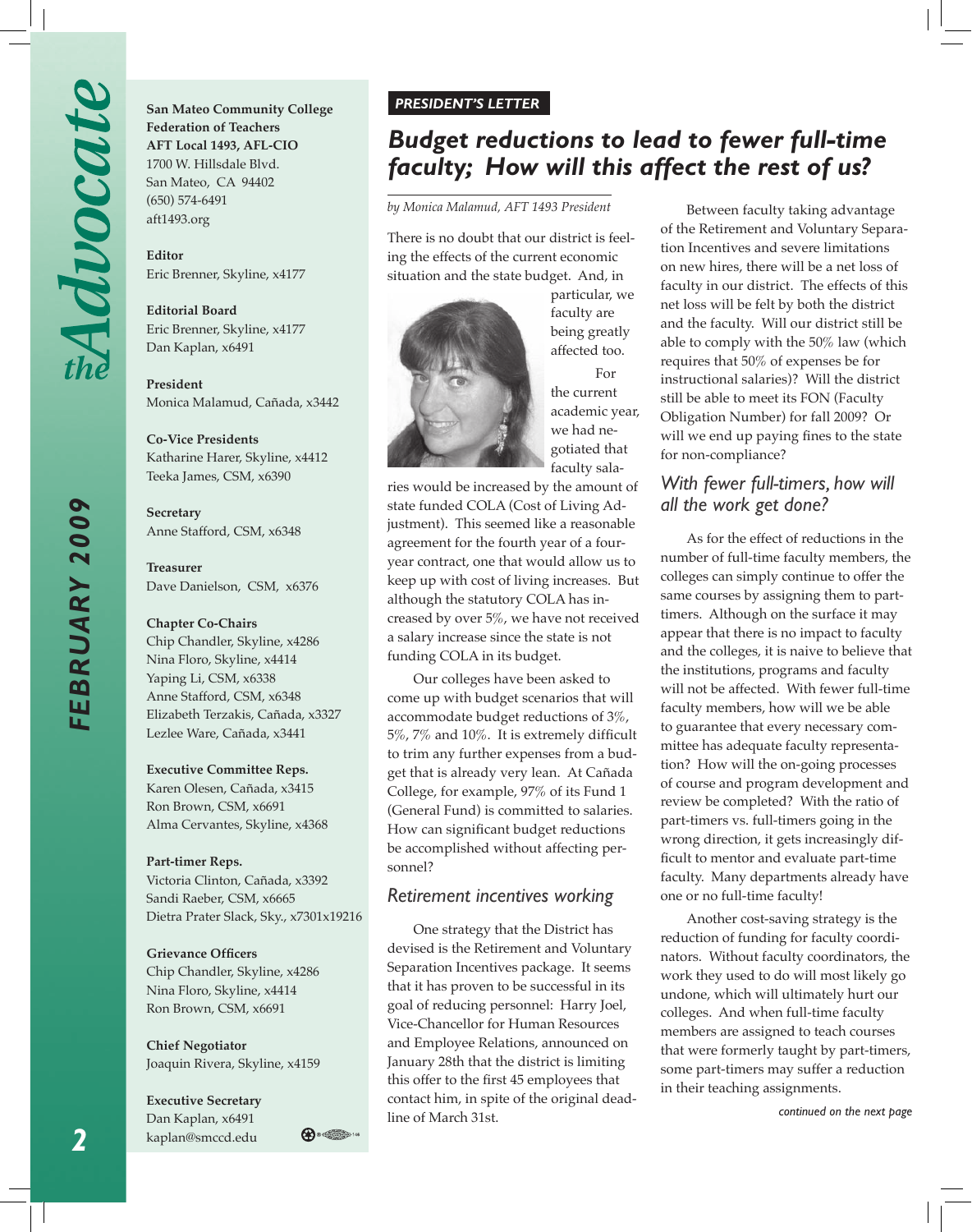## *Lezlee Ware joins Cañada AFT team as Chapter Co-Chair*

*by Lezlee Ware, AFT 1493 Cañada Chapter Co-Chair*

Ed. note: *Starting at the beginning of the Spring semester, Lezlee Ware has joined Elizabeth Terzakis (who has moved from* 

*Cañada E.C. Rep.) as AFT 1493 Cañada Chapter Co-Chair. They are replacing Katie Schertle.* 

I am a strong supporter of equality in the workplace and I value the politico-historical work of unions. I am originally from the Bay Area – born and

raised in Palo Alto, California. I took a labor course during my first year at UCLA and continued to follow labor movements (domestically and internationally) throughout my educational career.

I am really looking forward to representing you through the AFT with my co-chair, Elizabeth Terzakis. I have been at Cañada for over 5 years where I have participated as an Academic Senate Division Representative

and Treasurer, therefore this is a natural transition to Union Representative.

As a Political Science professor, I really enjoy being part of the democratic process and look forward to serving my colleagues in this capacity.

Cañada faculty can look forward to our

AFT Express Newsletter (first release January 2009) and 30-minute Express Meeting monthly! This is an opportunity to keep you more closely connected to your Union and the Faculty Contract.  $\square$ 

# *AFT 1493 Calendar*

**AFT 1493 General Membership/ Executive Committee meetings:**

- **-Wednesday, February 11, 2:15 p.m. Skyline, room 6205**
- **-Wednesday, March 18, 2:15 p.m. CSM, Building 12, Room 170**

**CFT Convention: - March 20-22 Sheraton Grand Hotel, Sacramento**

## *Enrollment update*

As of February 2 there was an increase in enrollment of 7% District-wide for the Spring semester. Below is a breakdown by college:

|                         | Skyline Cañada CSM |                 |                 |
|-------------------------|--------------------|-----------------|-----------------|
| Enrollment:             | $+13%$             | $+6.8\%$ $+2\%$ |                 |
| # of sections: $+9.4\%$ |                    | $+3.0\%$ -11.5% |                 |
| Load:                   | 602<br>$+8.1%$     | 544<br>$+8.3%$  | 558<br>$+17.4%$ |

#### *President's Letter*

*continued from the previous page*

### *Pressure to increase "productivity"*

In times of tight budgets, efficiency must be maximized. We have all noticed that our colleges are imposing stricter limits on the number of students that need to be enrolled in a class in order to avoid cancellation. At CSM, the Program Improvement/Viability process is in progress for four programs that have been struggling with enrollment, in order to see if these programs can improve their enrollments and be viable in the near future.

The PIV process has been used in our district before. For programs that were discontinued, affected full-time faculty were offered re-training in order to add a new FSA and remain employed with the district.

#### *Don't let administrators unilaterally raise class size*

The AFT has recently received reports that some class sizes have been unilaterally increased by the administration. This violates state law: EERA (Educational Employment Relations Act) establishes that class size is a mandatory subject for collective bargaining. If you experience this situation please contact your campus rep or the AFT office immediately.

Finally, I would like to ask you to act as an advocate for education and for the community college: let legislators know what community colleges do for people and the economy, explain why we need adequate levels of funding. After all, in times of economic crisis, community colleges play a very important role in helping with the recovery process, but we cannot do our job without appropriate funding.  $\square$ 

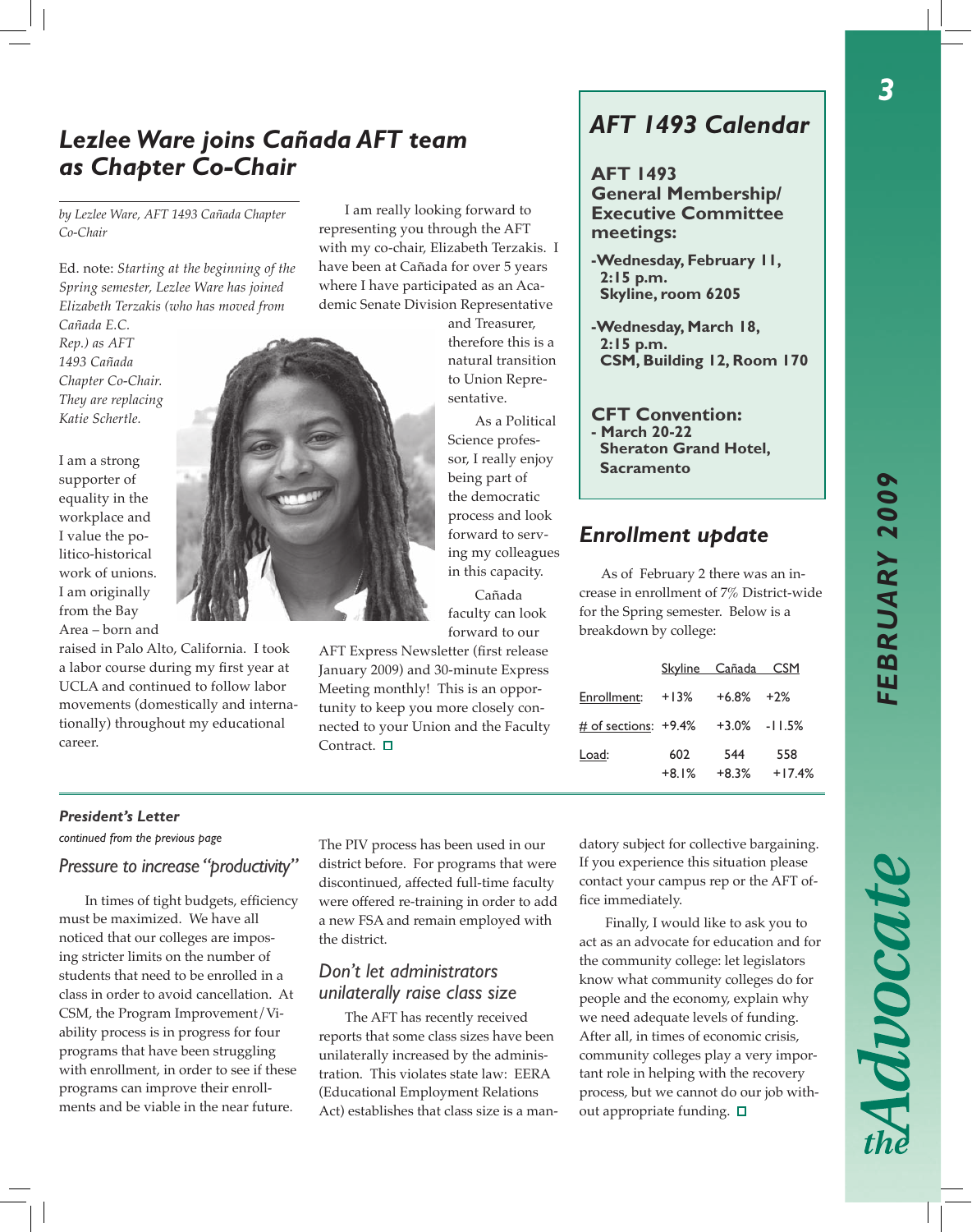*FEBRUARY 2009*

FEBRUARY 2009

#### *Rights to free political speech must be protected continued from page 1*

an equitable basis" means "at the same time," which seems to be the assumption of the District. I have encountered this attitude when organizing events at Cañada College as well. During the planning of both an anti-death penalty forum and a teach-in on immigration, I was told by the administrator who signed off on the facilities request that there were "complaints" or "concerns" that the programs would be one-sided. Each time, I responded that the event would be one-sided, but that there would be plenty of time for audience response, and that if the folks on the "other" side wanted to have a onesided forum of their own, I would not ask the administration to stop them.

I should also note that neither event was threatened with cancellation, and that the anti-death penalty forum was attended by a member of the Board of Trustees, suggesting that Bates is probably correct in suggesting that the District's actions regarding the gay marriage forum were more a reflection of an unwillingness to counter homophobia than of the District's stance on free speech in general.

#### *A threat to one group is a threat to all groups*

But since a threat to the free speech of one group promoting civil rights is a threat to the free speech of all groups

promoting civil rights, a closer look at the Education Code seems in order. Fortunately, the California Education Code sections on "Political Activities of School Officers and Employees "(7050-7058) seem much more concerned with preventing abuse of power with regard to hiring and firing and abuse of funds than with silencing educational employees. The relevant section for students' "Exercise of Free Expression" (76120) dictates that school districts may only establish rules and regulations regarding speech that "shall not prohibit the right of students to exercise free expression including, but not limited to, the use of bulletin boards, the distribution of printed materials or petitions, and the wearing of buttons, badges, or other insignia, except that expression

which is obscene, libelous or slanderous according to current legal standards, or which so incites students as to create a clear and present danger of the commission of unlawful acts on community college premises, or the violation of lawful community college regulations, or the substantial disruption of the orderly operation of the community college, shall be prohibited."

While the section on student use of facilities (48930) places more power in the hands of the individual district—

"Any student body organization may be granted the use of school premises and properties without charge subject to such regulations as may be established by the governing board of the school district"—the District's own policy on this question mirrors section 7058 as quoted above: "The administration, the faculty, or student organizations may sponsor speakers of any opinion." (SMCCCD Rules and Regulations 6.38).

## *"Policy setting by complaint"*

Based on an examination of the relevant sections of the Education Code and the District's Rules and Regulations and in light of the District's actions around the "No on 8" posters and the GSA gay marriage forum, it seems fair to argue that neither faculty nor students should rely on the District either for legal interpretations or for protection of free speech. It also seems that, since the District is, as Bates puts it, "resorting to policy setting by complaint," those of us who are interested in promoting the free exchange of ideas will have to put as much work into protecting it as these invisible "complainants" are putting into squashing it.

This seems a particularly important lesson given the current economic and political moment. Given the enormity of impending budget cuts, many of us are likely to be made to feel vulnerable over the next months and years.

In doing what we think is best for our schools and community, we should keep in mind the other sections of the Education Code, the ones that the District did not cite. For example, Section 7056, which states, "(a) Nothing in this article prevents an officer or employee of a local agency from soliciting or receiving political funds or contributions to promote the support or defeat a ballot measure that would affect the rate of pay, hours of work, retirement, civil service, or other working conditions of officers or employees of the local agency. These activities are prohibited during working hours. In addition, entry into buildings and grounds under the control of a local agency for such purposes during work-

ing hours is also prohibited.

 "(b) Nothing in this section shall be construed to prohibit any recognized employee organization or its officers, agents, and representatives from soliciting or receiving political funds or contributions from employee members to promote the support or defeat of any ballot measure on school district property or community college district property during nonworking time. As used in this subdivi-

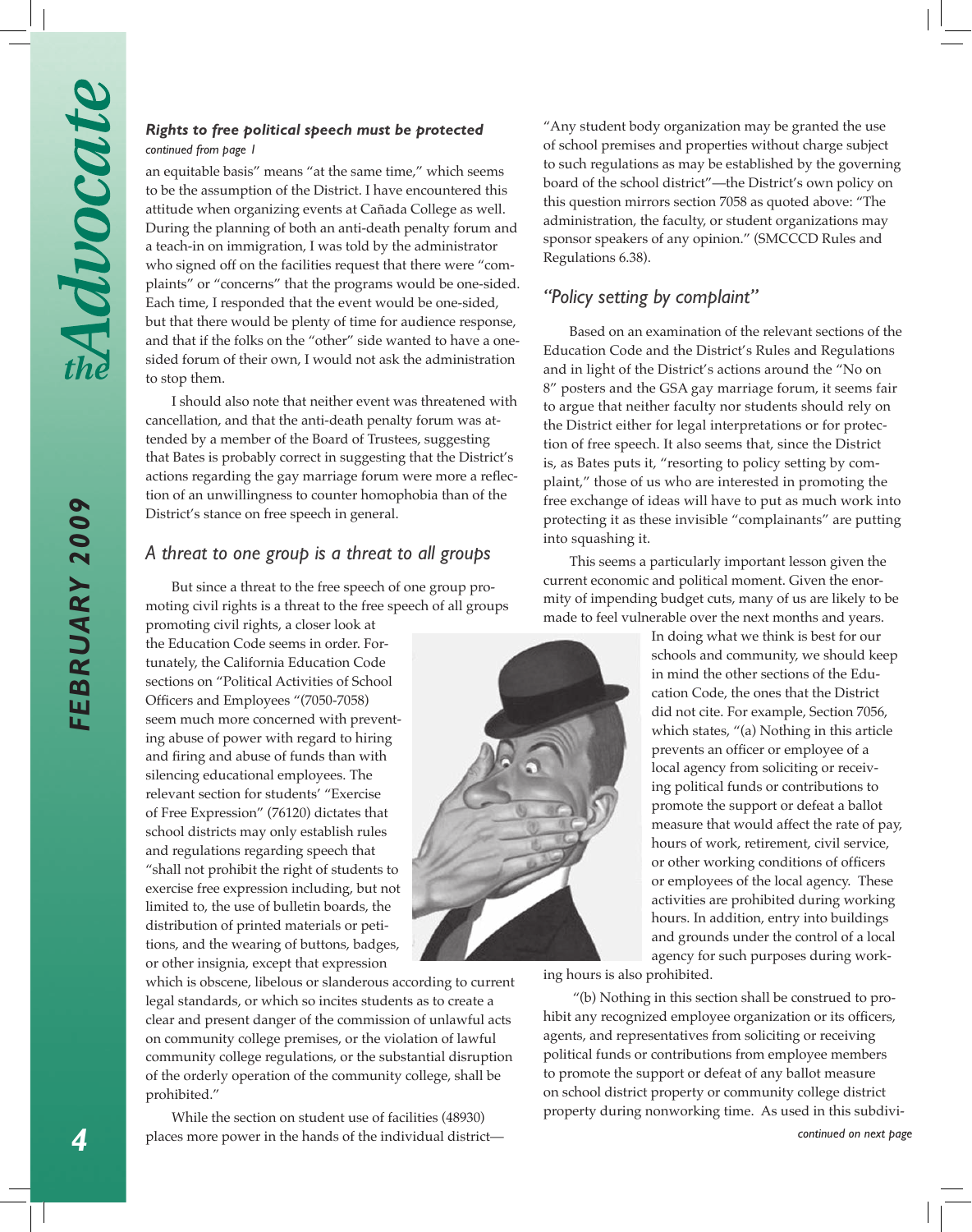# *State budget remains unclear*

The state budget picture remains uncertain. The governor and top legislative leaders are meeting under a "cone of silence," and rumors abound. What is clear enough, though, is that they need to hear from you in order to do the right thing and preserve public education and other vital services. Nearly two thirds of the funding for K-12 and community college classrooms emanates from the state budget. The CFT is working in coalition with other education and labor organizations to pressure the legislature to hold the line. California ranks 47th in the nation in per pupil spending. No more cuts. Only progressive tax policies offer a realistic solution. Tell your legislators to return top income tax brackets (on taxpayers making \$250,000/year or more) to what they were under Governor Pete Wilson, and close corporate tax loopholes. And plan to attend local rallies and events on March 13, and a statewide protest in Sacramento on March 16. We will provide updates as more information becomes available.

# *March in March*

**Rescue Education Rally - March 16, 2009**

**10:00 AM to 2:00 PM Sacramento: Raley Field to the State Capital**

**Express your support for the California Community Colleges! Students, faculty, staff, administrators, and all other supporters are gathering on March 16 to make their voices heard. Let's keep student fees low and** *keep the doors open* **to our community colleges!**

**Visit: www.StudentSenateCCC.org for more information.**

#### *Rights to free political speech must be protected*

*continued from previous page*

sion, 'nonworking time' means time outside an employee's working hours, whether before or after school or during the employee's luncheon period or other scheduled work intermittency during the school day."

Perhaps we should test the District's interpretation of these sections by petitioning before and after class and during our lunch breaks for a ballot proposition calling for simple majority rule for the state legislature to be able to pass the state budget rather than the current requirement of two-thirds of the vote. That way the proponents of tax cuts for the wealthy would not be able to hamstring the entire state, undermine our students' educations, and threaten our quality of life.  $\square$ 

## *CFT and state Academic Senate disagree with ACCJC about including SLOs in faculty evaluation*

### *Full documents available at: aft1493.org*

The November 2008 issue of the *Advocate* published an October 13, 2008 letter from California Federation Of Teachers (CFT) President Marty Hittelman to the Accrediting Commission for Community and Junior Colleges (ACCJC) that called on the Commission to amend its accreditation standard that requires student learning outcomes (SLOs) to be included in faculty evaluations. Hittelman explained that this standard (III.A.1.c) intrudes on negotiable evaluation criteria and violates principles of academic freedom. On December 2, 2008 Lurelean Gaines (Chair) and Barbara Beno (President) of the ACCJC replied to Hittelman's letter. In their reply, they stated that "The Commission appreciates your comments with respect to the issues you raise, and we will attempt to address each of them." They took issue with numerous points in Hittelman's letter, but a key argument they make is that the law gives the bargaining agent the right to negotiate "'procedures to be used for the evaluation of employees,' not the 'criteria and standards' to be used for evaluation." Hittelman, however, then responded to Gaines and Beno on December 12, 2008, stating (among other points) that, "You are completely wrong in your analysis of collective bargaining law in California… The PERB has ruled repeatedly that the evaluation criteria are negotiable." The full text of these three letters are accessible on AFT 1493's website, aft1493.org. Click on: "What's New," and then on: "Documents on SLOs and Accreditation."

 The state Academic Senate has also taken a position on the ACCJC's Standard III.A.1.c. At the Fall 2008 Plenary of the Academic Senate for California Community Colleges (Nov. 8, 2008), the Senate leaders adopted a resolution titled, "Opposition to Using SLOs in Faculty Evaluation." The resolution affirmed the Senate's "opposition to including the attainment of student learning outcomes as an aspect of individual faculty evaluations" and called on the Senate to "work with the Accrediting Commission for Community and Junior Colleges and with other concerned statewide faculty organizations to ensure that accreditation recommendations do not use student learning outcomes in any manner that would undermine either local bargaining authority or the academic freedom of individual faculty members." The full text of this resolution is also accessible on the AFT 1493 website (aft1493.org) from the "What's New" page. (Click on: "Documents on SLOs and Accreditation.")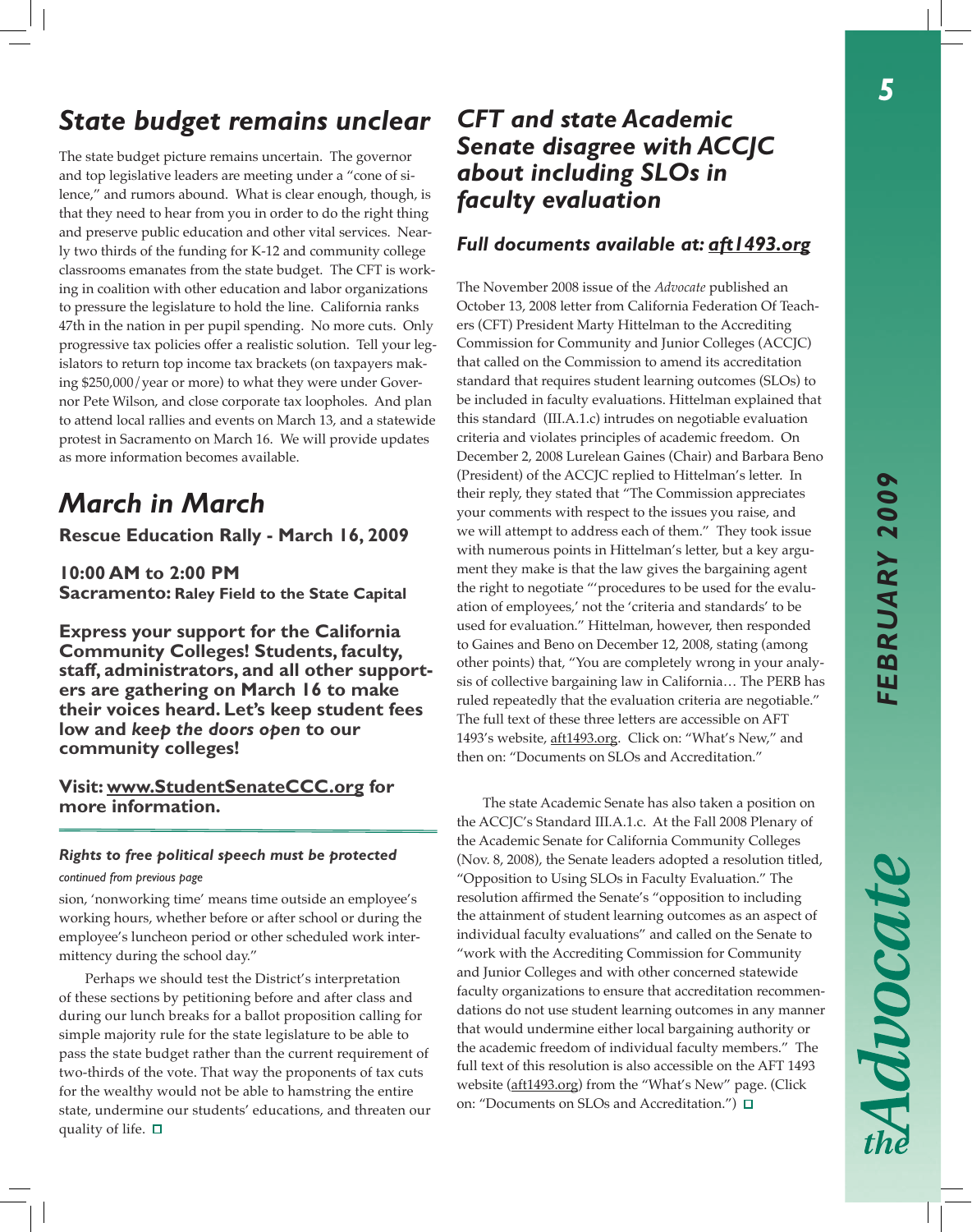#### *LETTER TO THE ADVOCATE*

## *Administrators' salaries should be in line with faculty salaries*

I am writing about some thoughts I have concerning faculty salaries. I retired from CSM in 1993 (astronomy), after a 30 year career at CSM. I have long felt a keen sense of injustice at the disparity between faculty and administration salaries. In our current national and state economic calamity one aspect that has received attention is the obscene compensations given to CEO's and other administrative personnel, and the ruin it has contributed to their corporations. Adding to the sense of outrage is the injustice of executive salaries when compared with that allowed to the workers.

#### *Buying into the CEO-business model*

 Even though I am now long retired--it doesn't feel that long to me!--I have always felt that we have not done ourselves any good by accepting the salary disparity between our faculty and our administration. I have always felt that what faculty contribute to our colleges is at the very least equal to what the administration does, and that it has served us ill when we tacitly accepted the concept that the administration's work is more valued than our work. For this is certainly what we have been doing all the years that we have been buying into the CEO-business model of the salary schedules at SMCCCD. Had we adopted the attitude that the top faculty salary should be scaled to the salary of the top administrator -say \$1 moreit would have been far better than our fashion of seeing what the Board gives to the administration and then fighting for some percentage of that.

As to the argument that this is the way things are in the corporate world... well, the corporate world is WRONG to think that way and it has led them to ruination and the reward of incompetent people. Indeed, only in the US is the salary disparity as high; other countries get along just fine with a different salary philosophy. Further, there is no reason or need for an academic institution, or its faculty union, to aid and abet the corporate model, whether it is right or wrong, and especially when it is wrong from the get-go. Our basic philosophy should be an insistence on salary equity and fairness, and all our future salary negotiations should be on that basis.

And as for the contention that they must pay CEO salaries or they would lose the talent it buys, well, paying less for faculty hasn't lost them the talent that we have. (... or maybe the Board doesn't think we have talent??).

 I assure you that being retired has not dimmed my sense of unfairness on this question. Each month when I receive my fairly modest STRS pension check I think of how much more our retired administrators are getting for even fewer years of service than I had, and my sense

of injustice is rekindled anew. I find myself thinking of how little the work that I did is valued by the system compared to the work that was done by our administrators, and of how well compensated their retirement has been when compared to mine. Now, with CEO salaries becoming front page news, I am prompted to write to you in hope that AFT might wish to address itself to this matter and to correct the feeling of injustice that, I assume, many others must feel too.

#### *Now is the time for AFT to act*

I write now because I think that AFT should make the decision to do something about it. The time is propitious. There will never be a better time to make that argument, when the CEO costs to businesses have contributed to bringing them down. It is sort of like the idea that the CEO's should share some of the wealth that was given to them in the past at this time of very limited money for salaries.

 I think an equivalent example is that when Reagan through Bush told us that giving the wealthy more money would benefit us all by the trickle-down effect that their greater skills would create for all of us. But that is now revealed to be the fraudulent nonsense that it always was -which is Obama's point about raising taxes on those making so much while others are earning so little by comparison. Now in the case of faculty salaries we were told that putting the administration on a pay scale significantly higher than the one for faculty would ensure a better educational program. Well, has it? I think it is clear that the answer is the same for SMCCD as it has been for the country, namely that the strength of an organization is dependent upon the skills of those who serve it, not just those whose job it is to administer it.

Sincerely, Michael Chriss Retired CSM Astronomy Professor

#### *continued from page 1 Retirement incentives not very popular among faculty*

enough to make them want to retire. One typical respondent said: "\$25,000 is nothing, especially before taxes." Another common response, given by at least 18 respondents, was also straightforward: "I'm not ready." Some said they were too young, love their work too much or "STRS is not enough to live on yet." Beyond those two most common explanations, other reasons given by numerous faculty for not taking the incentive were the lack of a good assured post-retirement contract, inadequate healthcare, and the bad economy.  $\Box$ 

Advocate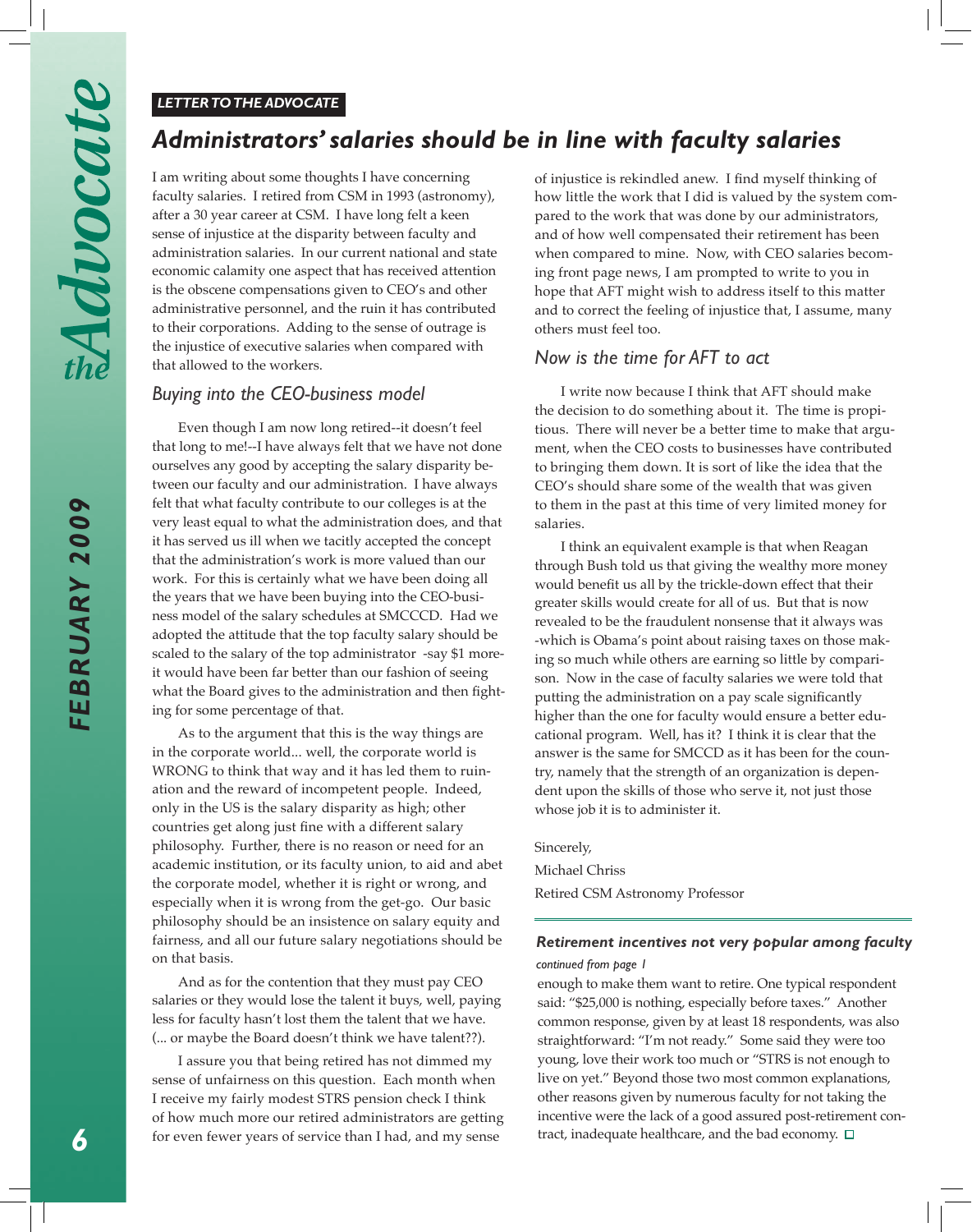# *DART (District Association of Retired Teachers) meets to learn about retiree health care and to socialize*

*by John Searle, DART President*

Back in December, the twelfth to be precise, the local DART (District Association of Retired Teachers) organization met for a celebration of life, choosing to meet in the "Clubhouse" at the College Vista complex to enjoy some company, conversation, and good food and wine, not necessary in that order.

The key component of the afternoon was a talk by Minoo Arum (recently SMCCD Human Resources staff person) on health care as applied to retired teachers in the district. Maybe more stimulating was the question/answer period that followed. The turnout mustered about thirty people that included retired faculty as far away as Nanaimo and local "celebrities." The consensus was that the victuals added to the festivities, though in all fairness, it should be noted that coffee, caffeinated and decaffeinated, was also provided.

The next meeting of DART will be June 3, 2009: same location, with a featured speaker discussing the idea of safe money/safe investments in these current unsafe times.



*Mike Chriss, old CSM astronomer, talking to our new treasurer elect Elaine Burns*



*Minoo Arum*



*Some of the attendees at the December 12, 2008 DART meeting*